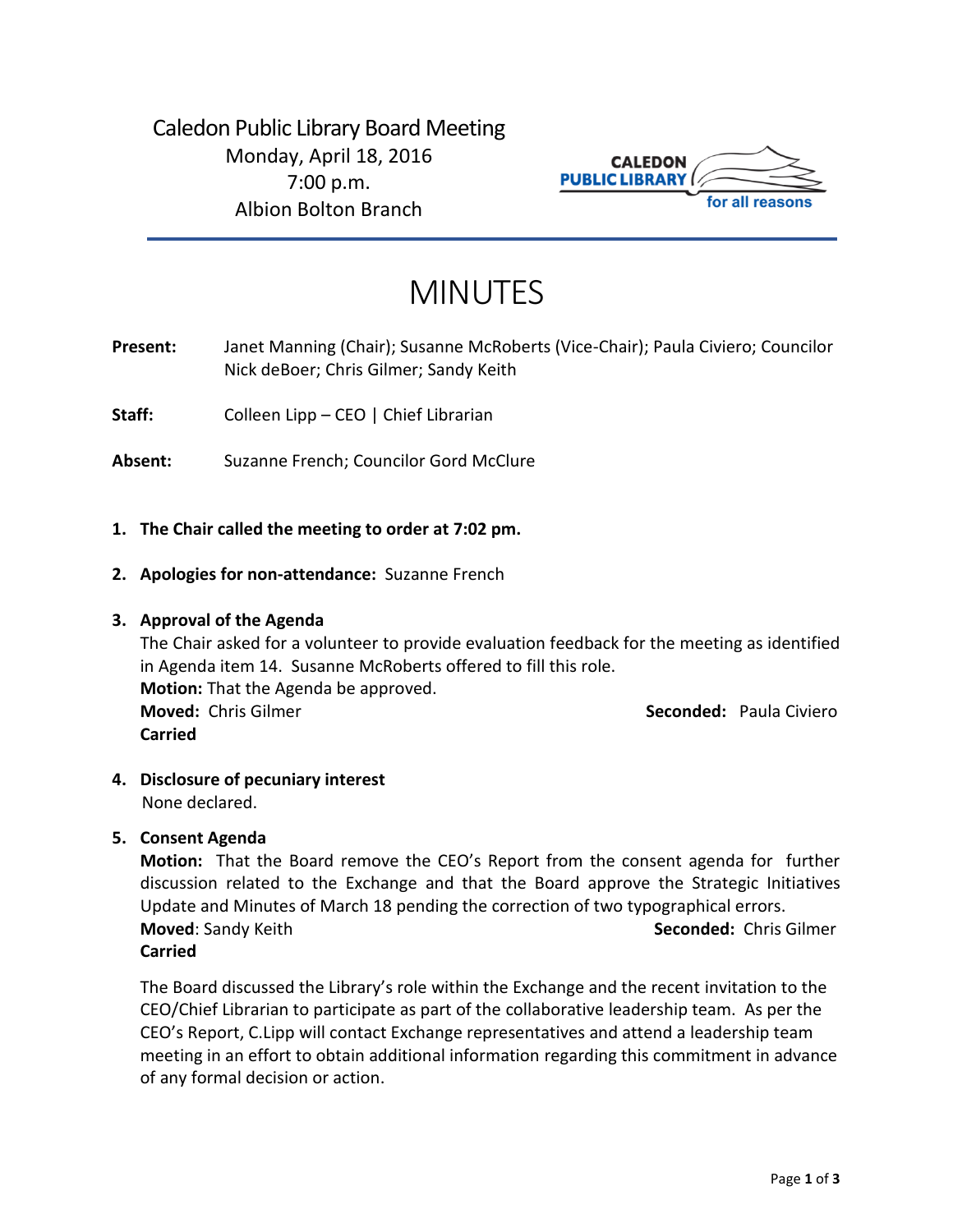# **6. Business arising from the minutes.**

**Motion:** That the Board receive the Board Vacancy Update. **Moved**: Susanne McRoberts **Seconded:** Chris Gilmer **Carried**

# **7. Board and Committee Report**

# **a. Strategic Planning Committee Minutes Motion**: That the Board receive the committee minutes. **Moved:** Sandy Keith **Superinten Condedition Seconded:** Paula Civiero **Carried**.

#### **8. Staff Reports**

**a. Treasurer's Report and Financial Statements** – Colleen Lipp presented the Treasurer's Report and Financial Statements. **Motion**: That the Board receive the Treasurer's Report as presented. **Moved: Councillor Nick deBoer <b>Seconded**: Paula Civiero **Carried**.

#### **b. Quarterly Performance Measures and Statistics**

**Motion:** That the Board receive the Quarterly Performance Measures and Statistics. **Moved:** Sandy Keith **Seconded: Paula Civiero Seconded: Paula Civiero Carried.**

#### **c. Personnel Policy Report**

**Motion**: That the Board receive the Personnel Policy Report*;* and, that the Board defers consideration of the revised Personnel Policy until the May 16, 2016 meeting of the Board.

**Moved:** Susanne McRoberts **Seconded:** Paula Civiero **Carried.**

#### **d. Board Code of Conduct Report**

**Motion:** That the Board approve and adopt the revised Board Code of Conduct. **Moved:** Sandy Keith **Seconded: Councillor Nick deBoer** Seconded: **Seconded: Councillor Nick deBoer Carried.** 

# **e. Public Code of Conduct Report**

**Motion:** That the Board approve and adopt the Public Code of Conduct. **Moved: Paula Civiero Seconded: Sandy Keith** Seconded: Sandy Keith **Carried.** 

#### **9. New Business.**

None